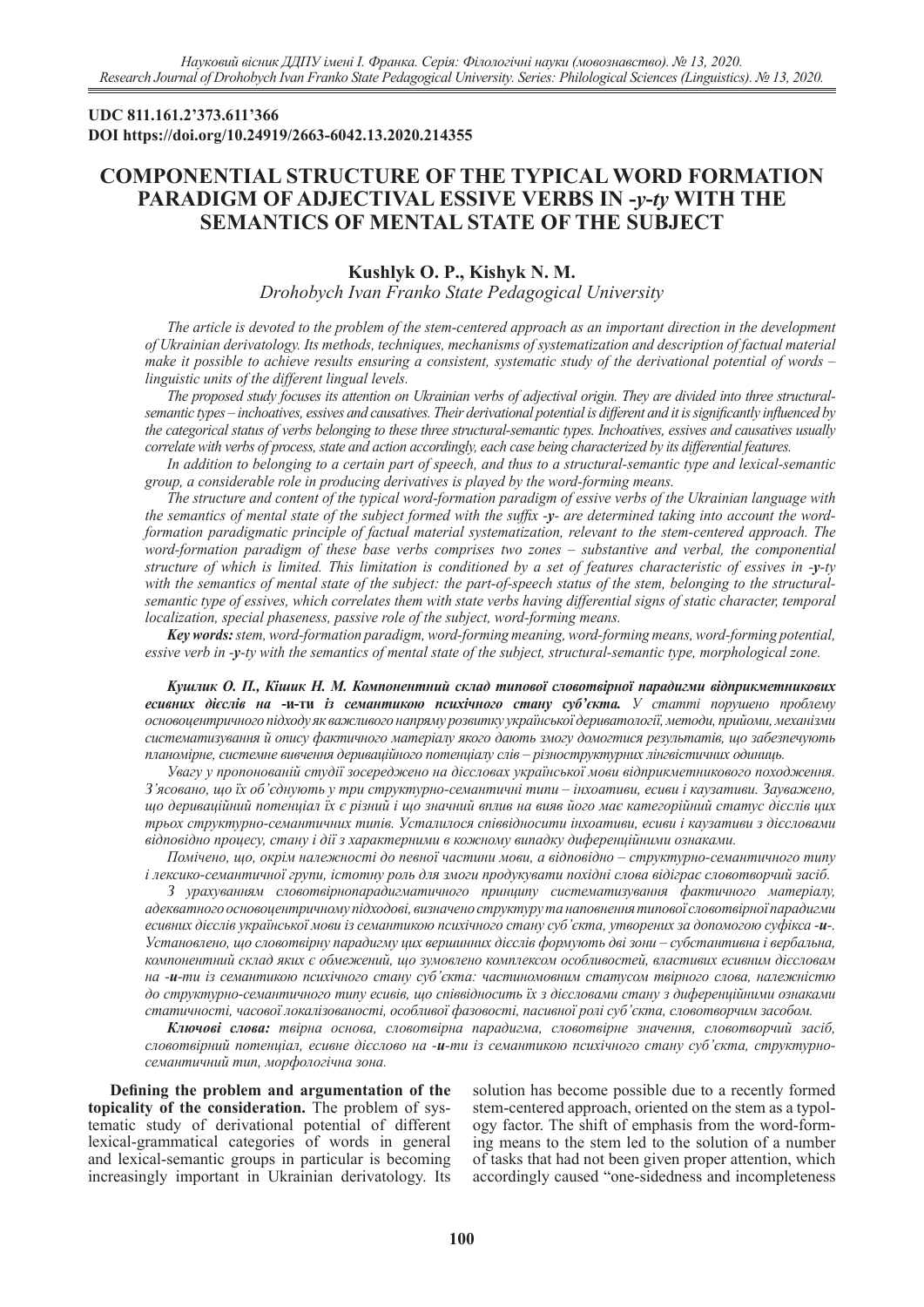of characteristics of the word-forming system" [5, 6]. The dependence of derivational potential of words on peculiarities of their part-of-speech status or lexical semantics, with additional characteristics modeled on the basis of the formant-centered approach, is a prerequisite for adequate reflection of the whole complexity of the word-formation system. However, not only the part-of-speech status of a stem word or its belonging to a certain lexical-semantic group can be important in determining the derivational potential of a word, but also the features characteristic of the base word that are determined by this part-of-speech status.

Defining the word-forming potential of verbs as one of the most complex morphological word classes with an extensive system of grammatical categories and their material indicators – grammatical forms – is one of the stages of comprehensive coverage of the whole motivational base of the Ukrainian language by the stem-centered aspect. Relevant factors determined by the peculiarity of verbs as a morphological class include, in addition to the above, their category status conditioned by the "nature of subject-object relations" [12, 133]. Taking into account a set of factors in determining the derivational capacity of verb stems is an important step in a consistent, systematic study of the derivational capacity of words, which contributes to the *topicality* of the proposed study.

**Analysis of recent research and publications.** Linguistic studies show that scholars are interested in the problems of adjectival verbs in general and essive verbs in particular. For a long time, researchers focused their attention on the formant-centered approach to the study of essive verbs: they raised issues related to determining lexical-semantic groups of both stem and derivative units and outlining the common and different features of semantic relations between them [19], elucidating the structure and features of word-formation meaning of the derivative itself [3; 15], identifying the productivity of the word-forming means and the corresponding word-forming type [16; 18; 21], etc. However, recently there have been works in Ukrainian linguistics in which the authors focus on essive verbs through the prism of a stem-centered approach [4; 10, 179–200; 11, 202–223], which provides for establishing typical word-forming paradigms that would prove the derivational capacity of essives. The analysis of this material requires a detailed study taking into account all relevant factors.

**The object** of the proposed study is adjectival essive verbs of the Ukrainian language with the semantics of mental state of the subject.

**Setting the goals and tasks of the article.** The **purpose** of the article is to determine the componential structure of the typical word-formation paradigm of essive verbs of the Ukrainian language with the semantics of mental state of the subject, which were formed with the help of the suffix -**y**-. The realization of this goal involves a number of **tasks**, in particular: 1) to elucidate the principles of subsuming adjectival verbs under three structural and semantic types: inchoatives, essives, causatives; 2) to determine the set of word-formation means that can form essive verbs; 3) to state the number of morphological zones which combine derivatives, motivated by essive verbs in -**y**-ty with the

semantics of mental state of the subject; 4) to establish a continuum of word-formation meanings within each morphological zone.

**The outline of the main research material.** The structural-semantic type of essives, i.e. verbs with the word-forming meaning "to display a feature called by the base adjective", is one of the three types of adjectival verbs. In contrast to inchoatives, i.e. adjectival verbs with the word-forming meaning "to acquire a feature and quality called by the base adjective", and causatives, i.e. verbs with a word-forming meaning "to endow an object with a feature and quality called by the base adjective", the structural-semantic type of essives has been relatively quickly enriched with new words recently. The belonging of adjectival verbs to structural-semantic types of inchoatives, essives or causatives, on the one hand, compartmentalizes their lexico-semantic grouping, and on the other – determines the conditionality of their word-forming potential through additional factors. For example, the distinction between inchoative, essive or causative adjectival verbs is to some extent connected with their correlation with the predicates of process, state and action, the valence and derivational capacity of which is different [11, 259]. In addition, base adjectival verbs of one structural-semantic type have features that are relevant to it and not relevant to others. In particular, the relevant signs for essives, which correlate with the predicates of state in the sentence, are their static character, temporal localization, phaseness (the sameness of all phases), passive role of the subject [13, 80–81]. This, in turn, affects the valence environment, which is indicative in determining the derivational capacity.

Verbs denoting mental states of the subject form a rather large lexico-semantic group of essive adjectival verbs. According to psychologists, more than 60 concepts nominate various mental states today. Such states comprise aggression, activity, apathy, cheerfulness, indifference, hopelessness, despair, confidence, fatigue, anger, depression, satisfaction, dissatisfaction, indecision, pessimism, depression, joy, frustration, anxiety, fear, etc. A significant proportion of adjectival verbs among the total number of verbs that name such states is conditioned by a large number of adjectives that express inner qualities of man (scientists estimate them at about 654 [4, 114]), as well as their usage frequency in speech.

Base essive verbs denoting mental state of the subject are formed from adjectival stems by means of suffix and combined (prefix-suffix, suffix-postfix, prefix-suffix-postfix) ways. In the Ukrainian language, derivatives formed by means of suffixes absolutely prevail. One of the productive word-forming means for the formation of verbs with this semantics is the suffix **-y-,** cf.: *brydyty, vorokhobyty, hordyty, zlostyvyty, lehkovazhyty, lukavyty, marnotratyty, marudyty, nastyryty, nedbaylyvyty, nedbalyty, nizhyty, osoruzhyty, paplyuzhyty, paskudyty, ponuryty, sknaryty, khytryty,*  etc.*,* e.g.: *Paraska skladaie tsinu svoii vrodi y cherez te ne zovsim lehkovazhyt Zhdanovym kokhanniam* (Iu. Mushketyk); – …*mene u maibutnomu nichoho dobroho ne chekaie, tomu ya budu marnotratyty svoie teperishnie, poky vono ye* (R. Kushnir).

Some of the newly formed words are still on the stage of occasional usage, cf.: *zlovmysnyty, zlostyvyty,*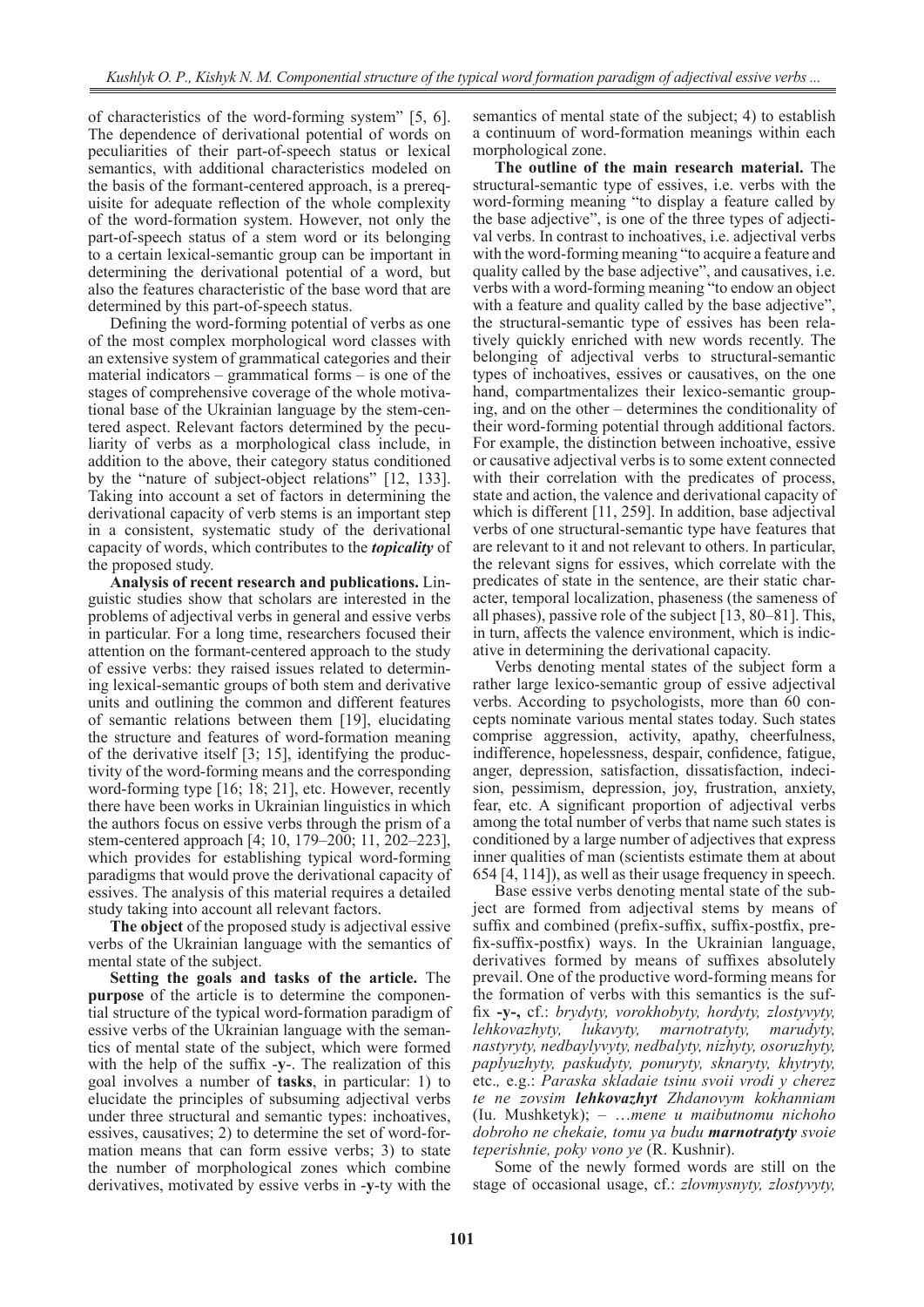*zlochestyvyty, nakhabyty, nezghrabyty, nikchemyty, prykryty, prymityvyty, khrabryty, shustryty,* etc. e.g.: *Adzhe popry vse ya <…> nikoho ne obrazhav, ne hnityv, nichoho ne zazhyrav, ni z kym ne svaryvsia, ni proty koho ne zlostyvyv, tobto zhyv bez vydymoho hrikha*… (Val. Shevchuk).

According to the degree of semantic content, verbs denoting mental state of the subject belong to absolutive, i.e. those that are "self-sufficient for expressing their content and do not open mandatory right-handed positions for filling them with words- specifiers" [7, 5]. Therefore, they are characterized by optional combinability, absence of mandatory disseminators, which significantly weakens their word-forming activity.

The word-formation paradigm is considered to be an indicator of the word-forming ability of the analyzed (base) word within the stem-centered approach. It is defined as a complex system-forming unit which is a set of derivatives of one formation degree with the identical stem [6, 71; 5, 10] and opposed by word-forming means [1, 29].

The word-formation paradigm of Ukrainian essives in -**y**-ty with the semantics of mental state of the subject comprises two morphological numerically insignificant zones – substantive and verbal.

The *substantive zone* is represented by derivatives with word-forming meanings "feeling as a result of the objectified state" and "subject of the state". It is generally assumed that verbs can form nouns with the meaning "objectified action", or "objectified process", or "objectified state". The main indicator of such transpositional word-forming meanings is the suffix -**yn-**(**-**ia) /**-enn-**(**-**ia)/ **-inn-**(**-**ia). In a given context, words with these meanings can often develop secondary word-formation semantics resulting from the performance of this action or the course of a process or state duration. Regarding noun deverbatives in -**nn-**(**-**ia) /**-enn-**(**-**ia)/ **-inn-**(**-**ia), which arose from base essives in -**y**-ty with the semantics of mental state of the subject, only derivatives with a secondary word-forming meaning are likely to function in contexts, the primary being ousted to the periphery until it disappears. Most of these derivatives are used only in speech, cf.: *hordinnya, lehkovazhennya, marudinnya, mudrinnya, nedbalennya, nikchemlennya, khytrinnya, shustrinnya, khrabrinnya,* e.g.: *Samiilo Velychko peredaie rozmovu mizh pryntsypovymy vorohamy: «Khan cherez svoho tlumacha vyrik do noho kilka sliv, haniachy yoho za bezrozsudnu i zbytkovu khorobrist ta lehkovazhennia yoho ordynskoiu syloiu*…» (V. Karnatsevych); *Tsei protses rozpochynaietsia vid lehkoho mystetstva 30-kh rokiv i perekhodyt cherez lehke politychne vorokhoblennia bez politychnoho idealu azh do 70-kh rokiv*… (O. Hryniv*)*; *I zazdrinnia blyskavkoiu mainulo v yoho* [Flehonta Petrovycha] *dushi y nenache nozhem shpyhonulo yoho v sertse, i sertse zanylo* (I. Nechui-Levytskyi).

Another word-forming means which can form noun derivatives, though also with a secondary word-forming meaning – the feeling of man, is the suffix -**osch**-i, cf: *hordoshchi, zazdroshchi, mudroshchi, prykroshchi, khytroshchi,* e.g.: *Torhivlia zvychainymy rechamy, yakshcho vona vdala, vyklykaie zazdroshchi, tym bilshe*  *prydbannia druha* (Val. Shevchuk); *Vona [dynamika] spriamovana v zmah za posidannia pravdy, za tvorennia dobra, za nasolodu krasoiu zhyttia, za peremohu nad samym soboiu, za sformuvannia v sobi blyskuchoho y nepodatnoho kharakteru, za zbahachennia sebe spravzhnimy mudroshchamy… (V. Melnyk); Hetmanove sertse spovnylosia hordoshchiv – zvychainykh, liudskykh, malenkykh, y same cherez te, shcho zvychainykh, liudskykh, malenkykh, – stalo yomu osoblyvo zatyshno* (Iu. Mushketyk). In contrast to derivatives formed with the suffix -**nn**-(-ia) / -**enn**- (-ia) / -**inn**-(-ia), these derivatives are codified.

Even fewer derivatives appeared through zero suffixation. Such derivatives are represented by two models in the Ukrainian language: 1) VS (verb stem) + - $\varnothing$ -; 2) VS  $+$  - $\mathcal{O}$ -(-a). In our study, substantives formed by the second model predominate, cf.: *marnotrata, nuda, prynada, osoruha*. Traditionally, verbal nouns with a zero suffix have a word-forming meaning of a single action, which serves the basis for a mostly productive meaning [14, 213]. Therefore, the ability of zero suffix derivatives to explicate a secondary meaning – feeling – compared to nouns in -**nn**-(-ia) / -**enn**-(-ia) / -**inn**-(-ia) is greater, and given that deverbatives in **nn**-(-ia) / -**enn**-(-ia) / -**inn**-(-ia) from essive verbs with the semantics of mental state of the subject completely ousted the primary word-forming meaning "objectified state", there is no doubt about zero-suffix deverbatives, e.g.: *Nuda yoho* [pana] *muchyla, niiaka, robota ne yshla do ruk, niiaka dumka ne kleilasia v holovi* (I. Franko); *Adzhe popry vse ya zalyshavsia vilnyi vid zlochestyvoho zhyttia i na prynady svitovi ne spokushavsia*… (Val. Shevchuk).

The noun *prynada*, in addition to the named semantics, can also develop other meanings, in particular: 1) a thing used for attracting fish, birds, animals, etc.; 2) someone or something used for attracting somewhere // a thing used for distracting attention from something; 3) something appealing; temptation // attractive appearance features; 4) the attractiveness of something (VTSSUM, 1124), e.g.: *Pochepyt* [did Arsen] *cherez pleche staru shkirianu torbu z parenym zernom, shcho pakhne kuteiu (rybi na prynadu), ubhaie v kysheniu kruhlu bliashanu banochku z velykymy y malymy rybalskymy hachkmy, vudky v ruky i – haida do richky* (Hr. Tiutiunnyk); *Shche ne vyspily v sadakh hrushi, ne zahuskly pakhuchi medy, lito shche vkhodyt u povnu sylu, shche poperedu yoho prynady*… (Iu. Mushketyk); *Chornym kazhanom mainula dumka: hetman mozhe y ne pryity na vyruchku. Shcho yomu toi malenkyi, shche y chuzhyi – pravobichnyi – Ladyzhyn u yoho velykii viini. Kynuv yikh , yak prynadu* (Iu. Mushketyk); *…a shchob khoch trokhy pomiakshyty yii, treba zbuduvaty svii dim i skhovatysia v nomu od usikh prynad i turbot tsoho svitu* (Iu. Mushketyk)

Essive-forming processes can involve both word-formation means with sufficient productivity and low-productive suffixes, in particular -**n**-(-ia), -**yn**-(-and), cf.: *vorokhibnya, vorokhibyny*. The specific feature of derivatives formed with the help of these formants is that they can develop a secondary, object meaning, as attested by lexicographic sources: *vorokhibnya, vorokhibyny* – miatiezh (SUM Hrinch., І, 256), bunt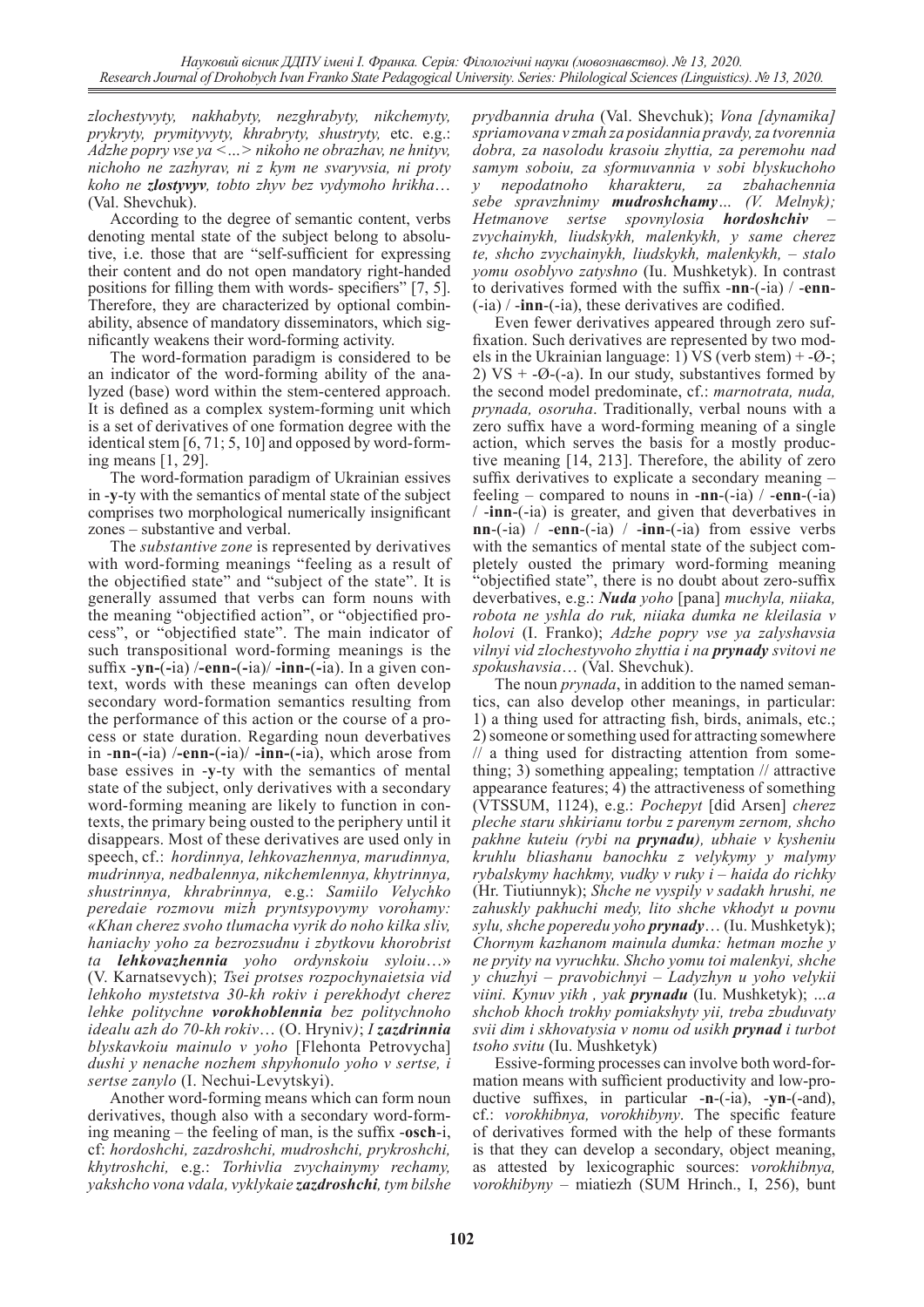(VTSSUM, 203), e.g.: *Ale pan Pototskyi ne dumav tam zalyshatysia; chekav tilky na dozvil korolia, shchob pustytysia v hlyb Ukrainy ta shchob zdavyty, zdushyty i kroviu pohasyty otoi narodnii zryv, yakyi vin use shche nazyvav vorokhibneiu y buntom* (Iu. Radzykevych). A synonym for the words *vorokhibnya* and *vorokhibyny* may also be the noun *vorokhoba formed* by zero suffixation, which sometimes occurs in speech, e.g.: *Poky kniaz poliuvav, chorni liudy halytski perebyly kniazhykh mytnykiv, shcho zdyraly podat povtornu i pidnialy vorokhobu* (R. Fedoriv).

Derivatives with the meaning "subject of state" create mutational word-forming types of the substantive zone. In modern Ukrainian it is expressed by suffixes, which are traditionally classified into: 1) suffixes of contextual expressiveness, cf .: **-nyk / -lnyk, -ik / -yk, -ar / -iar, -tel** and 2) suffixes of non-borrowed expressiveness, cf .: **-an, -ets / -iets, -un, -yk, -ak, -iy, -ay / -tiay, -an´, -uk / -iuk, -k-, -ukh / -iukh / -liukh** [14, 48]. Among isolated suffixes of contextual expressiveness, the -**nyk** formant is relevant for creating substantives from adjectival verbs denoting mental state of the subject. According to M. Skab, 80% of nouns in -**nyk** refer to the non-production, and the rest – to the production sphere [17, 64]. The material under study is a clear proof of this, because all the formed units denoting character traits, will, nature, state of mind, temperament, name persons of the non-production sphere, cf.: *vorokhobnyk, zlovmysnyk, marnotratnyk, marudnyk, nakhabnyk, nikchemnyk,* etc., e.g.: – *I choho vin khodyt do mene, otoi vorokhobnyk? – promainula dumka v holovi Makara Ivanovycha. – Adzhe ya vzhe raz "ne piznav" yoho na vulytsi.*.. (M. Kotsiubynskyi).

A large part of derivatives – names of bearers of internal (including mental and emotional) features – are lexemes formed by suffixes of non-borrowed expressiveness. They include: -**Ø**-(-a), -**un, -ak / -yak, -iy, -k-**(-a), **-k-**(-o), **-ets**.

Derivatives are formed by zero suffixation according to two models: 1)  $VS + -Ø$ ; 2)  $VS + -Ø$ -(-a). In the material under study, derivatives formed according to the second model predominate. Expressing the grammatical meaning of the common genus, the so-called nomina communia are mostly colloquial, often with a touch of contempt, cf.: *zazdra, maruda, nastyra, nakhaba, nikchema, nuda, ponura, sknara*, e.g.: *Os ty nazyvaiesh mene marudoiu, a ya khotiv by podyvytys , shcho b same ty zrobyla na moiemu mistsi , koly taka vzhe ty sprytna* (P. Tychyna), *Ya vpyvavsia nihtiamy v ramu… i kriz zuby tsidyv: – Ty vulharnyi nikchema… Ty zhaliuhidnyi paskudnyk… Ty naiostannisha na zemli khudobyna*… (Iu. Koval). Given the peculiar expressive connotation, researchers call them bearers of evaluative characteristics and define as a person "having a property related to an action, propensity for an action" [20, 122]. In addition, the dynamic aspect contributes to the establishment of this characteristic as a person's permanent trait – regardless of whether or not at some point the person performs an action that characterizes him/her [20, 122].

The word-forming type of derivatives created by the unproductive suffix **-un** is by far more rarely used. Derivatives with this formant are mostly combined into two thematic groups, in particular: 1) nouns indicating the subject's behavior, actions, deeds and 2) nouns determining traits of character and temperament [14, 55]. Isolated cases of derivatives motivated by essive verbs in -**y**-ty with the semantics of mental state of the subject belong to the first group, cf.: *khytrun*, e.g.: *U poizdi odyn khytrun pidiishov do stop-krana i dovho motsuvavsia, vdaiuchy, shcho ne mozhe povernuty vazhelia* (R. Ivanychuk).

Derivatives formed with the suffix -**ak-/-iak**- are of the same expressively colloquial nature. The ability of this formant to explicate a certain expressiveness depends on the semantics of the stem. The range of negative evaluation extends from slight irony to sharp disapproval, cf.: *khytriak, shustriak* – irony; *brydak, mudrak* – disapproval [9, 28], e.g.: Cherez pivhodyny yoho predstavyly Shmalenomu. – *Tak otse toi shustriak, shcho vid nas khotiv zmytysia? – zustriv yoho hluzlyvo harno vdiahnenyi, nemolodyi vzhe panok* (Iu. Dmytrenko-Dumych); *Zadlia tykh mudrakiv, shcho otake pyshut abo pro se bazikaiut, ye u mene, shchob vy znaly, dobra skhovanka... Otaka! – dodav vin* [stanovyi] (Panas Myrnyi).

Only some isolated derivatives are formed according to a word-forming type with **-al** *(brydal),* **-as** (*brydas*), **-ets** (*zlostyvets, lukavets, khrabrets, falshyvets*), e.g. – *Ty bachysh, yakyi lukavets! – oburiuvavsia Pushkar, azh pochervonilyi vid khvyliuvannia* (O. Lupii); *Yomu*  [Syrovattsi] *dobriache prysmerklo na dushi, vidchuv, yak vraz oslably nohy, sprobuvav zadobryty zlostyvtsiv zhartom* (Iu. Mushketyk); *Ye takyi krutiilo, falshyvets, slovoblud, zustrinetsia des tobi pyka taka merzenna, povzucha, shcho vik by yii ne bachyv, ne liudyna – hydotna* (O. Honchar).

The word-forming capacity of adjectival essive verbs in -**y**-ty with the semantics of mental state of the subject is not high and sporadic in the realization of derivational meanings of the *verbal zone*. From some base verbs, in particular those fixed in dictionaries, it is possible to form verbs with word-forming meanings "short manifestation of state" (delimitative verbs) and "final stage of manifestation of state" as a manifestation of temporal modifications.

The word-forming meaning "short-term manifestation of the state" is traditionally expressed by the prefix **po-**. The manifestation of duration can be actualized (in this case lexical elements are obligatory, in particular temporal nouns, adverbs, prepositional-noun constructions denoting time, which specify the course of duration), or non-actualized (in this case there are no corresponding lexical elements). The only codified deverbative with the so-called delimitative meaning is only *polehkovazhyty* in the word-formation paradigm of the base verb *lehkovazhyty*, e.g.: *Chy zakhoche Tonia iz nym druzhyty? Chy tilky tak pomanyt, polehkovazhyt ta y maine dali?* (O. Honchar). In this example, the duration of the state is not actualized. Despite the fact that derivatives with this word-forming meaning from other analyzed verbs are not found in the explanatory dictionaries, they are potentially possible, as evidenced in the works by different writers, cf.: *polukavyty*, *pomarudyty, pozlostyvyty, pozlochestyvyty, ponakhabyty, ponikchemyty, ponastryty, posknaryty,* etc.: *Tak todi v dekana tsei*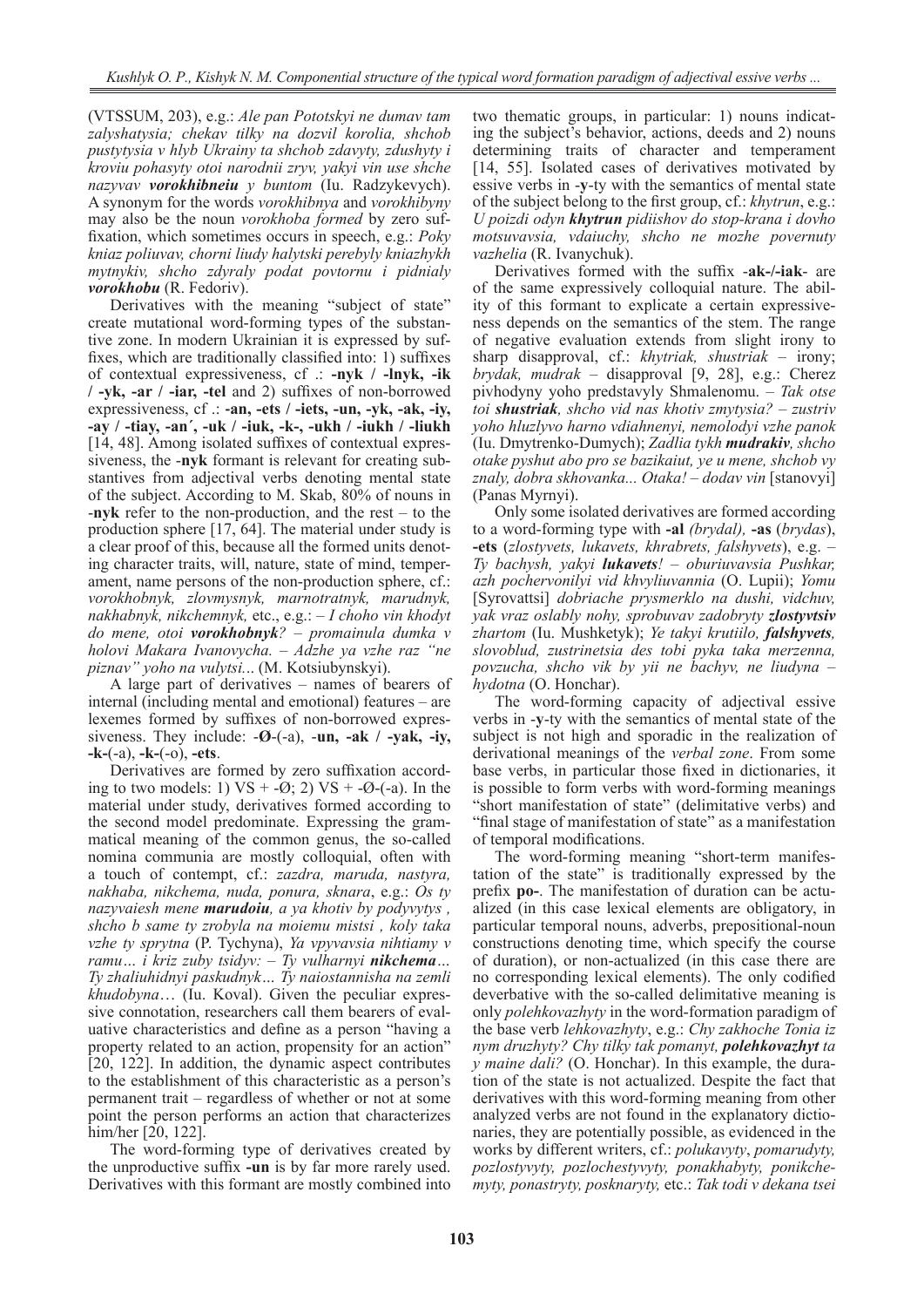*pan pozlostyvyv proty mene: "Ia zh vam kazav, Savo, ne strybaite vysoko, bo nyzko vpadete"*(V. Ruban); *Des my mozhemo zhartuvaty, osoblyvo na Poltavshchyni, des my mozhemo polukavyty, beznevynno skhytruvaty, ale ye dominanty, z yakymy ne zhartuiut* (B. Oliinyk).

The meaning of limited duration of the state may also be indicated by a continuous-restrictive aspect of the verb action, or the so-called perdurative verbs. They are formed with the prefix **pro-** with an obligatory time specifier. The essive adjectival verb *marudyty* can form a derivative with such a meaning, cf.: *promarudyty*, e.g.: *Tak promarudyv do obidu, – chohos liachno tknutysia nadvir* (V. Danylenko). Without time specifiers, a verb with the prefix **pro-** mostly, including *promarudyty*, expresses a finite word-forming meaning, as evidenced by modern dictionaries (VTSSUM, 1158).

Other means of expressing the finite meaning in word-formation paradigms of essive verbs in the analyzed group are prefixes **z-/-s-, pro-, о-**, cf.: *zvorokhobyty, zlehkovazhyty, zlukavyty, promarudyty, oskvernyty,* etc., e.g.: *Shkoda, shcho zlehkovazhyv pohrozoiu nytsoho tsyhana* (Iu. Mushketyk); *Teper znovu buv svavilnym rozbiinym otamantsem z Miiusu, yakyi kolys prycharuvav vidchaidushnym molodetstvom Stenku y zvorokhobyv na tsarevytstvo Symeona* (Iu. Mushketyk); *Iieromonakh, shcho vzhe y tak buv zlodukhyi na sichovykiv, zamakhav khrestom, nakazav starosti zamknuty tserkvu. "Oskvernyly, oskvernyly. Na sviatyi porih krov*  prolyly" (Iu. Mushketyk). In a definite context, the finite meaning can be expressed by the prefix **po-**, cf.: *pozazdryty,* e.g.: *Hovoryla* [Mariika] *malo, ale hovoryla tak malovnycho, shcho vin, poet, pozazdryv yii* (Iu. Vynnychuk).

In addition to deverbatives with temporal meanings, we can sometimes come across other derivational verbs motivated by adjectival essives in -**y**-ty with the semantics of mental state of the subject. However, the formation of such words is not of a systemic nature.

**Conclusions and directions for further research in this area.** The componential structure of the typical word-formation paradigm of essive verbs of the Ukrainian language in -**y**-ty with the semantics of mental state of the subject is relatively limited, which is conditioned by the fact that base verbs belong to the structural-semantic type of adjectival verbs that correlate with state verbs, as well as the word-formation means by which they are created. Differential features of such state verbs, in particular their static character, temporal localization, special phaseness, passivity of the role of the subject, affect their valence environment which is indicative in determining the derivation capacity. The *substantive zone* is represented by derivatives with a transpositional-mutational (with a tendency to mutational) word-forming meaning "result (consequence) of the objectified state" and mutational – "subject of the state"; *verbal zone* – by derivatives with modifying temporal word-forming meanings "non-continuous manifestation of the state" and "final stage of the state manifestation".

The ability to explicate this or that semantics determines the set of word-forming means that create derivatives of two morphological zones: components of the substantive zone are formed by means of suffixes, verbal derivatives – by prefixes.

The directions for further research are analysis of the word-forming potential of essive verbs formed by other word-forming means or belonging to other lexico-semantic groups.

#### **BIBLIOGRAPHY**

1. Валюх З. О. Словотвірна парадигматика іменника в українській мові : монографія. Київ – Полтава : АСМІ, 2005. 356 с.

2. Волинець Г. М. Нульсуфіксація в словотвірній системі українського іменника : автореф. дис. на здобуття наук. ступеня канд. філол. наук : 10.02.01. Запоріжжя, 2009. 20 с.

3. Городенська К. Г. Структура відіменних дієслів. *Городенська К. Г., Кравченко М. В. Словотвірна структура слова (відіменні деривати)*. Київ : Наукова думка, 1981. С. 20–108.

4. Ґрещук В. Український відприкметниковий словотвір. Івано-Франківськ : Плай, 1995. 208 с.

5. Ґрещук В. Розділ І. Теоретичні засади основоцентричної дериватології. *Ґрещук В. В., Бачкур Р. О. та ін. Нариси з основоцентричної дериватології* / за ред. Василя Ґрещука. Івано-Франківськ : Місто НВ, 2007. С. 6–38.

6. Земская Е. А. О комплексных единицах системы синхронного словообразования. Актуальные проблемы русского словообразования : тезисы докладов и краткие сообщения ІІІ Республ. науч. конф. 21–23 сентября 1978. Ташкент, 1978. С. 29–35.

7. Іваницька Н. Б. Функціонально-семантичні параметри абсолютивних дієслів української мови : автореф. дис. на здобуття наук. ступеня канд. філол. наук : 10.02.01. Київ, 2000. 20 с.

8. Кавера Н. В. Семантична типологія предикатів стану : дис. … канд. філол. наук : 10.02.01. Київ, 2008. 206 с.

9. Корольова В. В. Суфіксація як репрезентант негативної оцінки в назвах осіб української мови. *Дослідження з лексикології і граматики української мови* : зб. наук. праць / за ред. А. Поповського. Дніпропетровськ : ДНУ ім. О. Гончара, 2012. Вип. 11. С. 118–124.

10. Кушлик О. П. Словотвірна парадигматика похідних дієслів в українській мові : монографія. Дрогобич : Коло, 2015. 384 с.

11. Кушлик О. П. Типологія словотвірних парадигм похідних дієслів в українській мові : дис. … докт. філол. наук : 10.02.01. Київ, 2016. 507 с.

12. Мединська Н. М. Проблема категорійного статусу дієслова. *Studia Linguistica*. 2011. Вип. 5. С. 126–135.

13. Межов О. Г. Типологія мінімальних семантико-синтаксичних одиниць : монографія. Луцьк : Волин. нац. ун-т ім. Лесі Українки, 2012. 464 с.

14. Олексенко В. П. Словотвірні категорії іменника : монографія. Херсон : Айлант, 2005. 336 с.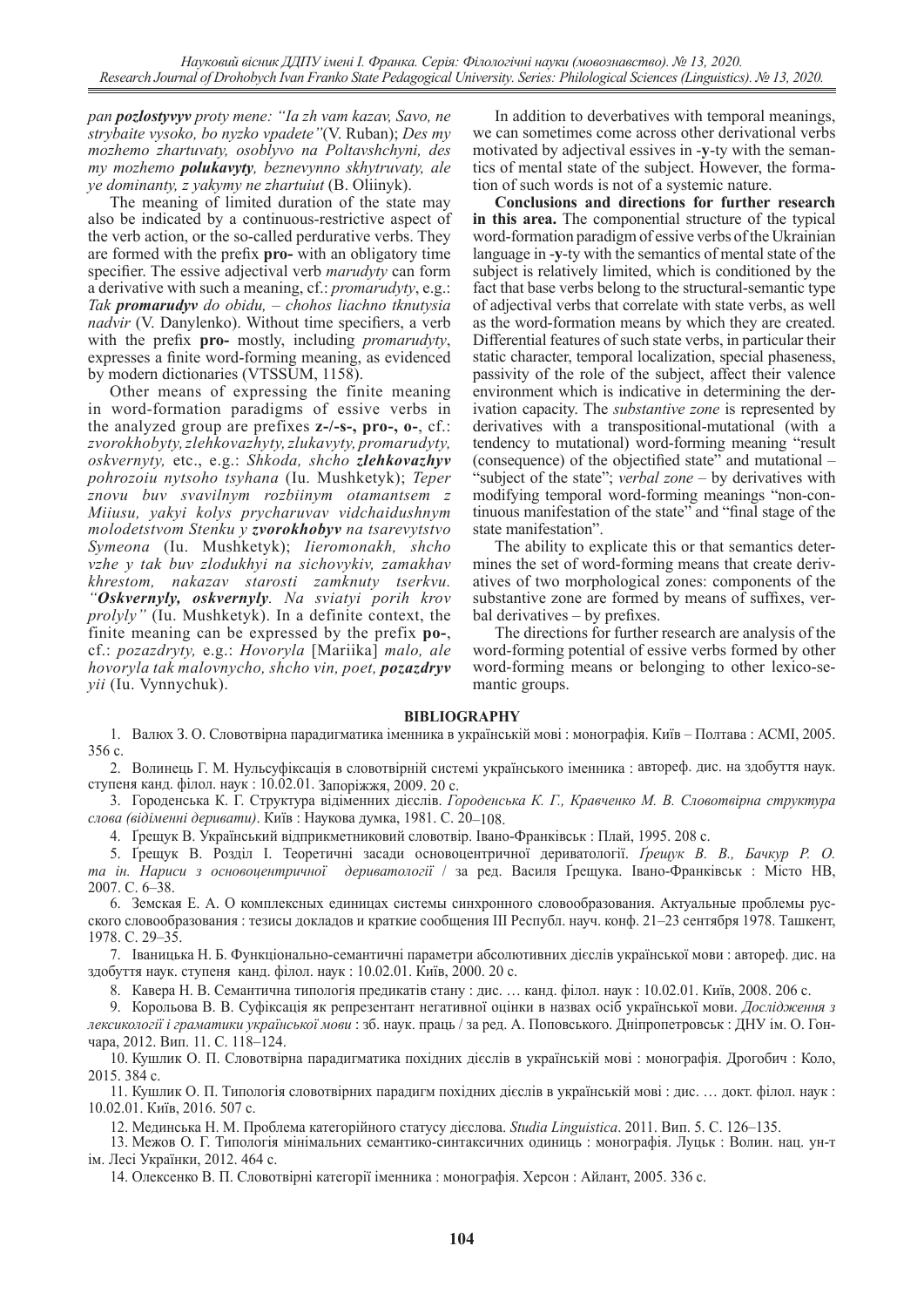15. Пузік А. А. Відприкметникові дієслова у німецькій, англійській та українській мовах: автореф. дис. на здобуття наук. ступеня канд. філол. наук : 10.02.17. Донецьк, 2000. 21 с.

16. Русанівський В. М. Спроба визначення семантичних груп дієслів на основі формальних критеріїв. *Структурноматематична лінгвістика* : респ. міжвідом. зб. Київ : Наукова думка, 1965. С. 56–65.

17. Скаб М. В. Розвиток назв діяча на -*ник* в українській мові. *Культура слова*. Київ : Наукова думка, 1985. № 33. С. 63–67.

18. Соколова С. О. Префіксальний словотвір дієслів у сучасній українській мові : монографія. Київ : Наукова думка, 2003. 283 с.

19. Сорочан О. В. Лексико-семантичні групи відприкметникових дієслів (семантичний та функціональний аспекти) : автореф. дис. на здобуття наук. ступеня канд. філол. наук : 10.02.01. Київ, 2005. 18 с.

20. Третевич Л. М. Про словотвірну семантику віддієслівних іменників з нульовими суфіксами в сучасній українській мові. *Словотвірна семантика східнослов'янських мов* : збірник статей / відп. ред. М. А. Жовтобрюх. Київ : Наукова думка, 1983. С. 120–129.

21. Юрчук Л. А. Суфіксальний дієслівний словотвір. *Словотвір сучасної української літературної мови* / за ред. М. А. Жовтобрюха. Київ : Наукова думка, 1979. С. 171–210.

#### **DICTIONARIES**

**ВТССУМ** – Великий тлумачний словник сучасної української мови / уклад. і голов. ред. В. Т. Бусел. Київ ; Ірпінь : ВТФ «Перун», 2009. 1736 с.

**ГСУЛМ –** Критська В. І. та ін. Граматичний словник української літературної мови. Словозміна / відп. ред. Н. Ф. Клименко. Київ : Видавничий дім Дмитра Бураго, 2011. 760 с.

**СУМ Грінч**. – Словарь української мови : У 4-х т. / упоряд. з дод. власного матеріалу Б. Грінченко. Київ : Вид-во АН УРСР, 1958. Т. 1 : А–Ж. 494 с.; 1958. Т. 2 : З–Н. 573 с.; 1959. Т. 3 : О–П. 506 с.; 1959. Т. 4 : Р–Я. 563 с.

#### **SOURCES OF ILLUSTRATIVE MATERIAL**

1. Винничук Ю. Українська модерна проза. Антрологія. Харків : Фоліо, 2018. 512 с.

2. Гончар О. Берег любові : роман. Оповідання. Статті. Твори : у 7-ми тт. Київ : Дніпро, 1988. Т. 6. С. 6–215.

3. Гончар О. Тронка : роман в новелах. Харків : Фоліо, 2007. 254 с.

4. Гринів О.І. Українська націологія : між світовими війнами : історичні нариси. Львів : Світ, 2008. 430 с.

5. Даниленко В. Квіти в темній кімнаті : сучасна українська новела. Київ : Генеза, 1997. 421 с.

6. Дмитренко-Думич Ю. М. Український вузол. Гетьманська держава (29 квітня – 15 грудня 1918 року) : художньопубліц. роман-мозаїка. Кн. 1. Кобеляки : Кобеляки, 2000. 448 с.

- 7. Іваничук Р. Люлька з червоного дерева. Харків : Фоліо, 2019. 351 с.
- 8. Карнацевич В. Битва під Конотопом : роман. Харків : Фоліо, 2019. 121 с.
- 9. Коваль Ю. Цей лагідний-лагідний світ. Львів : Апріорі, 2011. 576 с.
- 10. Коцюбинський М. Intermezzo: Вибрані твори. Серія «Класна література». Київ : Знання, 2017. 287 с.
- 11. Кушнір Р. Поведінка людини у формулах і моделях. Дрогобич : Коло, 2017. 160 с.

12. Мельник о. Василь (Василь Лімниченко). Релігія і життя (поезія, проза, драма, публіцистика, релігійні статті) / за заг. ред. проф. Р. Гром'яка. Тернопіль, 1999. 830 с.

13. Мирний Панас (П. Я. Рудченко). Зібрання творів у семи томах. Київ : Наукова думка, 1968. Т. 1. 560 с.

- 14. Мушкетик Ю. Яса : роман. Київ : Дніпро, 1990. 831 с.
- 15. Нечуй-Левицький І. Зібр. творів : у 10 т. Київ : Наукова думка, 1967. Т. 8. 491 с.
- 16. Радзикевич Ю. Полковник Данило Нечай. Вінніпег : Новий шлях, 1961. 271 с.
- 17. Рубан В. Помирав уражений проліском сніг : роман. *Київ*. 1994. № 8/9. С. 6–67.
- 18. Тютюнник Гр. Дивак : Вибрані твори. Серія «Скарби: молодіжна серія». Київ : Знання, 2020. 159 с.

19. Федорів Р. М. Отчий світильник : роман. Київ : Дніпро, 1985. 518 с.

20. Франко І. Зібрання творів у п'ятдесяти томах. Київ : Наукова думка, 1979. Т. 21. 503 с.

21. Шевчук Вал. «Пізнаний і непізнаний Сфінкс. Григорій Сковорода сучасними очима». Київ : Пульсари, 2008. 528 с.

22. Шевчук Вал. У череві апокаліптичного звіра : Історичні повісті та оповідання. Київ : Укр. письменник, 1995. 205 с.

#### **REFERENCES**

1. Valiukh, Z. O. (2005). Slovotvirna paradyhmatyka imennyka v ukrainskii movi: monohrafiia [The word-formation paradigm of the noun in the Ukrainian language]. Kyiv – Poltava: ASMI [in Ukrainian].

2. Volynets, H. M. (2009). Nulsufiksatsiia v slovotvirnii systemi ukrainskoho imennyka [Zero suffixation in the word-formation system of the Ukrainian noun]. (Avtoreferat dysertatsii kandydata filolohichnykh nauk). Zaporizhzhia [in Ukrainian].

3. Horodenska, K. H. (1981). Struktura vidimennykh diiesliv [The structure of nominal verbs]. *Horodenska, K. H., Kravchenko, M. V. Slovotvirna struktura slova (vidimenni deryvaty)*. Kyiv: Naukova dumka, 20–108 [in Ukrainian].

4. Greshchuk, V. (1995). Ukrainskyi vidprykmetnykovyi slovotvir [The Ukrainian adjectival word-formation]. Ivano-Frankivsk: Plai [in Ukrainian].

5. Greshchuk, V. (2007). Rozdil I. Teoretychni zasady osnovotsentrychnoi deryvatolohii [Theoretical grounds of stemcentered derivatology]. Greshchuk, V. V., Bachkur, R. O. ta in. Narysy z osnovotsentrychnoi deryvatolohii / za red. Vasylia Greshchuka. Ivano-Frankivsk: Misto NV, 6–38 [in Ukrainian].

6. Zemskaya, Ye. A. (1978). O kompleksnykh edinitsakh sistemy sinkhronnogo slovoobrazovaniya [On complex units of the synchronous word formation system]. *Aktualnye problemy russkogo slovoobrazovaniya*: Tezisy dokladov i kratkie soobshcheniya ІІІ Respubl. nauch. konf. 21–23 sentyabrya 1978. Tashkent, 29–35 [in Russian].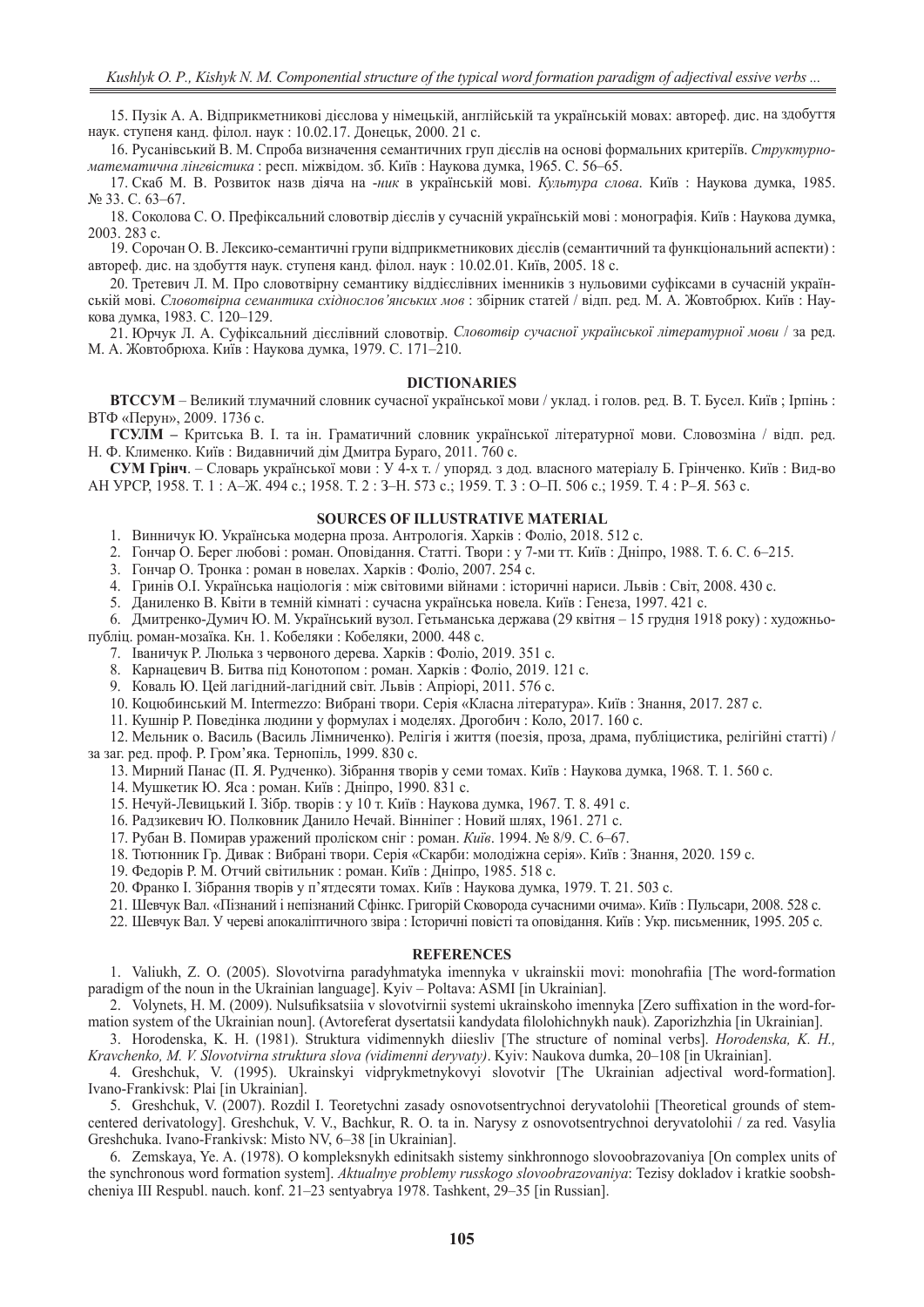7. Ivanytska, N. B. (2000). Funktsionalno-semantychni parametry absoliutyvnykh diiesliv ukrainskoi movy [Functionalsemantic parameters of absolutive verbs in the Ukrainian language]. (Avtoreferat dysertatsii kandydata filolohichnykh nauk). Kyiv [in Ukrainian].

8. Kavera, N. V. (2008). Semantychna typolohiia predykativ stanu [Semantic typology of the predicatives of state]. (Dysertatsiia kandydata filolohichnykh nauk). Kyiv [in Ukrainian].

9. Korolova, V. V. (2012). Sufiksatsiia yak reprezentant nehatyvnoi otsinky v nazvakh osib ukrainskoi movy [Suffixation as a representative of negative evaluation in personal names in the Ukrainian language]. *Doslidzhennia z leksykolohii i hramatyky ukrainskoi movy*: zb. nauk. prats / za red. A. Popovskoho. Dnipropetrovsk: DNU im. O. Honchara, 11, 118–124 [in Ukrainian].

10. Kushlyk, O. P. (2015). Slovotvirna paradyhmatyka pokhidnykh diiesliv v ukrainskii movi [Word-formation paradigm of derivative verbs in the Ukrainian language]: monohrafiia. Drohobych: Kolo [in Ukrainian].

11. Kushlyk, O. P. (2016). Typolohiia slovotvirnykh paradyhm pokhidnykh diiesliv v ukrainskii movi [Typology of word-formation paradigms of derivative verbs in the Ukrainian language]. (Dysertatsiia doctora filolohichnykh nauk). Kyiv [in Ukrainian].

12. Medynska, N. M. (2011). Problema katehoriinoho statusu diieslova [The problem of the categorical status of the verb]. *Studia Linguistica*, 5, 126–135 [in Ukrainian].

13. Mezhov, O. H. (2012). Typolohiia minimalnykh semantyko-syntaksychnykh odynyts [Typology of minimal semantic-syntactic units]: monohrafiia. Lutsk: Volyn. nats. un-t im. Lesi Ukrainky [in Ukrainian].

14. Oleksenko, V. P. (2005). Slovotvirni katehorii imennyka [Word-formation categories of the noun]: monohrafiia. Kherson: Ailant [in Ukrainian].

15. Puzik, A. A. (2000). Vidprykmetnykovi diieslova u nimetskii, anhliiskii ta ukrainskii movakh [Adjectival verbs in German, English and Ukrainian]. (Avtoreferat dysertatsii kandydata filolohichnykh nauk). Donetsk [in Ukrainian].

16. Rusanivskyi, V. M. (1965). Sproba vyznachennia semantychnykh hrup diiesliv na osnovi formalnykh kryteriiv [An attempt to determine semantic groups of verbs based on formal criteria]. *Strukturno-matematychna linhvistyka*: resp. mizhvidom. zb. Kyiv: Naukova dumka, 56–65 [in Ukrainian].

17. Skab, M. V. (1985). Rozvytok nazv diiacha na -nyk v ukrainskii movi [Development of names of the agent in -*nyk* in the Ukrainian language]. *Kultura slova*. Kyiv: Naukova dumka, 33, 63–67 [in Ukrainian].

18. Sokolova, S. O. (2003). Prefiksalnyi slovotvir diiesliv u suchasnii ukrainskii movi [Prefixal verb formation in modern Ukrainian]: monohrafiia. Kyiv: Naukova dumka [in Ukrainian].

19. Sorochan, O. V. (2005). Leksyko-semantychni hrupy vidprykmetnykovykh diiesliv (semantychnyi ta funktsionalnyi aspekty) [Lexical and semantic groups of adjectival verbs (semantic and functional aspects]. (Avtoreferat dysertatsii kandydata filolohichnykh nauk). Kyiv [in Ukrainian].

20. Tretevych, L. M. (1983). Pro slovotvirnu semantyku viddiieslivnykh imennykiv z nulovymy sufiksamy v suchasnii ukrainskii movi [On word-formation semantics of verbal nouns with zero suffixes in modern Ukrainian]. *Slovotvirna semantyka skhidnoslovianskykh mov*: zb. statei / vidp. red. M. A. Zhovtobriukh. Kyiv: Naukova dumka, 120–129 [in Ukrainian].

21. Iurchuk, L. A. (1979). Sufiksalnyi diieslivnyi slovotvir [Suffixal verb formation]. *Slovotvir suchasnoi ukrainskoi literaturnoi movy* / za red. M. A. Zhovtobriukha Kyiv: Naukova dumka, 171–210 [in Ukrainian].

### **DICTIONARIES**

**VTSSUM** – Velykyi tlumachnyi slovnyk suchasnoi ukrainskoi movy / uklad. i holov. red. V. T. Busel. Kyiv; Irpin: VTF "Perun", 2009, 1736 s.

**HSULM** – Krytska V. I. ta in. Hramatychnyi slovnyk ukrainskoi literaturnoi movy. Slovozmina / vidp. red. N. F. Klymenko. Kyiv: Vydavnychyi dim Dmytra Buraho, 2011. 760 s.

**SUM Hrinch**. – Slovar ukrainskoi movy: U 4-kh t. / uporiad. z dod. vlasnoho materialu B. Hrinchenko. Kyiv: Vyd-vo AN URSR, 1958. T. 1: A–Zh. 494 s.; 1958. T. 2: Z–N. 573 s.; 1959. T. 3: O–P. 506 s.; 1959. T. 4: R–Ia. 563 s.

#### **SOURCES OF ILLUSTRATIVE MATERIAL**

1. Vynnychuk, Yu. (2018). Ukrainska moderna proza. Antrolohiia. Kharkiv: Folio [in Ukrainian].

2. Honchar, O. (1988). Bereh liubovi: roman. Opovidannia. Statti. Tvory: U 7-my tt. Kyiv: Dnipro, 6, 6–215 [in Ukrainian].

3. Honchar, O. (2007). Tronka: roman v novelakh. Kharkiv: Folio [in Ukrainian].

4. Hryniv, O. I. (2008). Ukrainska natsiolohiia: mizh svitovymy viinamy: istoychni narysy. Lviv: Svit [in Ukrainian].

5. Danylenko, V. (1997). Kvity v temnii kimnati: suchasna ukrainska novela. Kyiv: Heneza [in Ukrainian].

6. Dmytrenko-Dumych, Yu. M. (2000). Ukrainskyi vuzol. Hetmanska derzhava (29 kvitnia – 15 hrudnia 1918 roku): khudozhno-publits. roman-mozaika. Kn. 1. Kobeliaky: Kobeliaky [in Ukrainian].

7. Ivanychuk, R. (2019). Liulka z chervonoho dereva. Kharkiv: Folio [in Ukrainian].

8. Karnatsevych, V. (2019). Bytva pid Konotopom : roman. Kharkiv: Folio [in Ukrainian].

9. Koval, Yu. (2011). Tsei lahidnyi-lahidnyi svit. Lviv: Apriori [in Ukrainian].

10. Kotsiubynskyi, M. (2017). Intermezzo: Vybrani tvory. Seriia "Klasna literature". Kyiv: Znannia [in Ukrainian].

11. Kushnir, R. (2017). Povedinka liudyny u formulakh i modeliakh. Drohobych: Kolo [in Ukrainian].

12. Melnyk, o. Vasyl (Vasyl Limnychenko) (1999). Relihiia i zhyttia (poeziia, proza, drama, publitsystyka, relihiini statti) / Za zah. red. prof. R. Hromiaka. Ternopil [in Ukrainian].

13. Myrnyi, Panas (P. Ya. Rudchenko) (1968). Zibrannia tvoriv u semy tomakh. Kyiv: Naukova dumka, 1 [in Ukrainian].